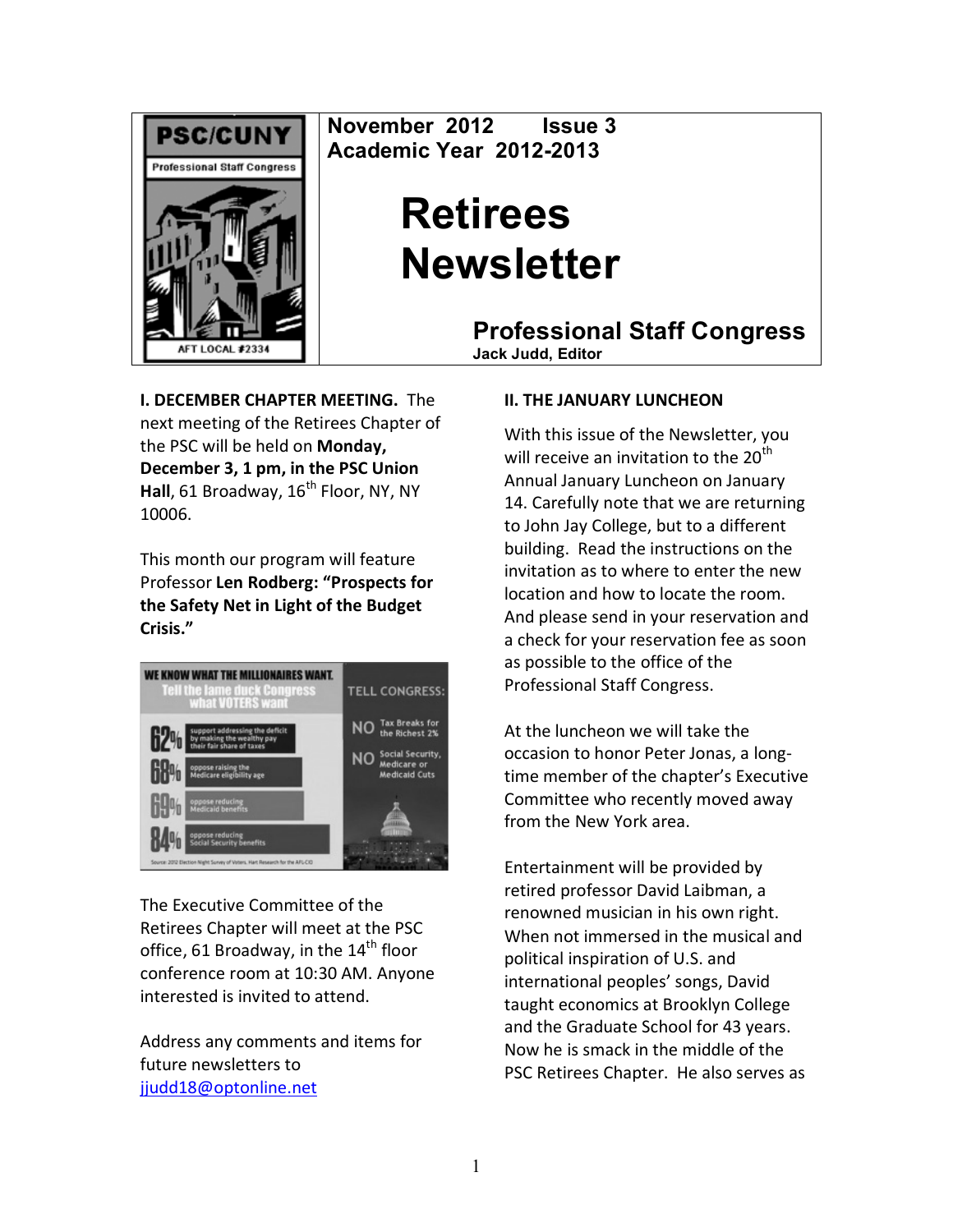editor of the quarterly journal Science & Society. Here is David's music bio:

David Laibman is a leading practitioner of American fingerstyle quitar, applying this instrumental style to classical ragtime, new ragtime compositions, and interpretations of themes from classical music. His 1970 Folkways record, "The New Ragtime Guitar" (with Eric Schoenberg), is regarded as a seminal work in the field. Recent recordings: "The Guitar Artistry of David Laibman" (DVD), and "Adventures in Ragtime" (CD), both from Stefan Grossman's Guitar Workshop. In addition, David is a lifelong devotee of folk, labor and protest songs, in the Pete Seeger tradition.

(NOTE: The luncheon invitation is attached, following page 4, to the email and web versions of this newsletter.)

#### III. REPORT ON TWO PRESENTATIONS AT THE NOVEMBER CHAPTER MEETING

The summary of the two presentations made at the November meeting were prepared, as in the past, by Vice-Chair Joel Berger.

#### **Reinforcing Retiree Knowledge Of Pension And Welfare Benefits**

Jared Herst, coordinator of pension and health benefits for the PSC, and Pat Smith, director of communications for the PSC-CUNY Welfare Fund, reviewed information that retirees should know about their pensions' systems and their welfare benefits. Herst began by stating that the TRS offices at 55 Water Street were so damaged as a result

of Hurricane Sandy that they are currently closed. Members with questions should call TRS at 888-869-2877. The TIAA-CREF telephone number is 800-842-2776. TIAA members can access their accounts at www.myretirement.org.

Herst pointed out that retirees should have received their Part B Medicare Premium Reimbursements by now. Those members who are eligible for reimbursement for the Income Related Monthly Adjustment Amount (IRMAA) must apply directly for this reimbursement. Additional information can be found in a *Clarion* article in the December 2011 issue (Accessible from the PSC website at www.psccuny.org/ClarionIRMAA).



12/11 Clarion on IRMAA (see link above)

Under normal circumstances, TRS members would send applications to NYC Health Benefits Office, Att: Medicare Unit, 40 Rector Street-3rd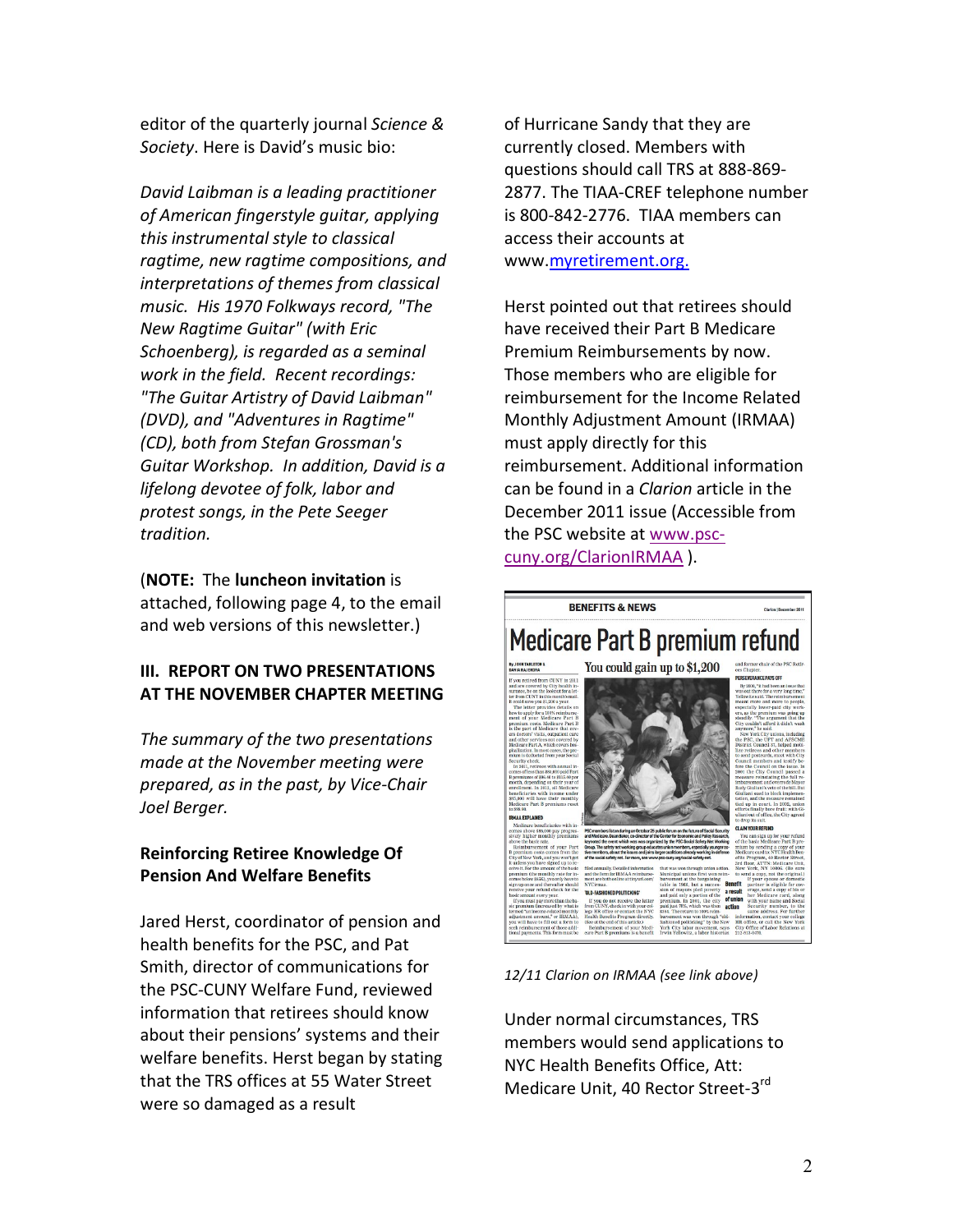Floor, New York, NY 10006. Unfortunately, the office at 40 Rector Street is closed until further notice due to damage caused by Hurricane Sandy, and we're waiting for an update regarding the office's temporary relocation. Check the Contact Us page of the NYC Office of Labor Relations website

(http://tinyurl.com/OLRContact) for the latest information.

TIAA members should send applications to University Benefits Office-CUNY, 395 Hudson Street--5<sup>th</sup> Floor, New York, NY 10014.

All retirees receive a basic health care plan provided by New York City as a supplement to Medicare. Other benefits are provided by the Welfare Fund. They include some monetary reimbursements for vision and hearing, dental and prescription drug expenses. If you have questions about purchasing Catastrophic and Long-Term Care, refer to the Welfare Fund's website (www.psccunywf.org), or contact the Welfare Fund at 212-354-5230. In terms of prescription drugs, all members, except those in HIP, are enrolled in the MEDCO-Medicare Drug Plan. As a result of a PSC group enrollment in the Medicare Part D program, there are no basic premium charges to individual members. Some members, however, will be subject to IRMAA for Medicare Part D if their income exceeds \$85,000 for an individual, or \$170,000 for those filing jointly. There is no longer a \$50 deductible for Medicare Part D, and there is no cap on annual per person expenditures. If members have problems with prescription drug

coverage, they should first call MEDCO at 866 386-3797. If a problem remains unresolved, then members should call Raquel Nieves at the PSC Welfare Fund, 212 354-5230, ext. 327.

As to the effects of the Affordable Health Care Act (Obamacare) on PSC retirees, that has been discussed in the September 2012 issue of Clarion by Larry Morgan, executive director of the Welfare Fund (Accessible from the PSC website at http://psccuny.org/ClarionACA).

Following Jared Herst's informationfilled presentation, we then heard from two members of the Retirees Chapter Executive Committee on:

### "Grand Bargain" Could Undo Decades of Progress



With a so-called "grand bargain" consisting of an increase in governmental revenues and a decrease in "entitlement" expenditures on the horizon for the lame-duck congressional session, or in the succeeding session as well, John Hyland and Eileen Moran outlined what steps retirees should take to preserve the Social Safety Net.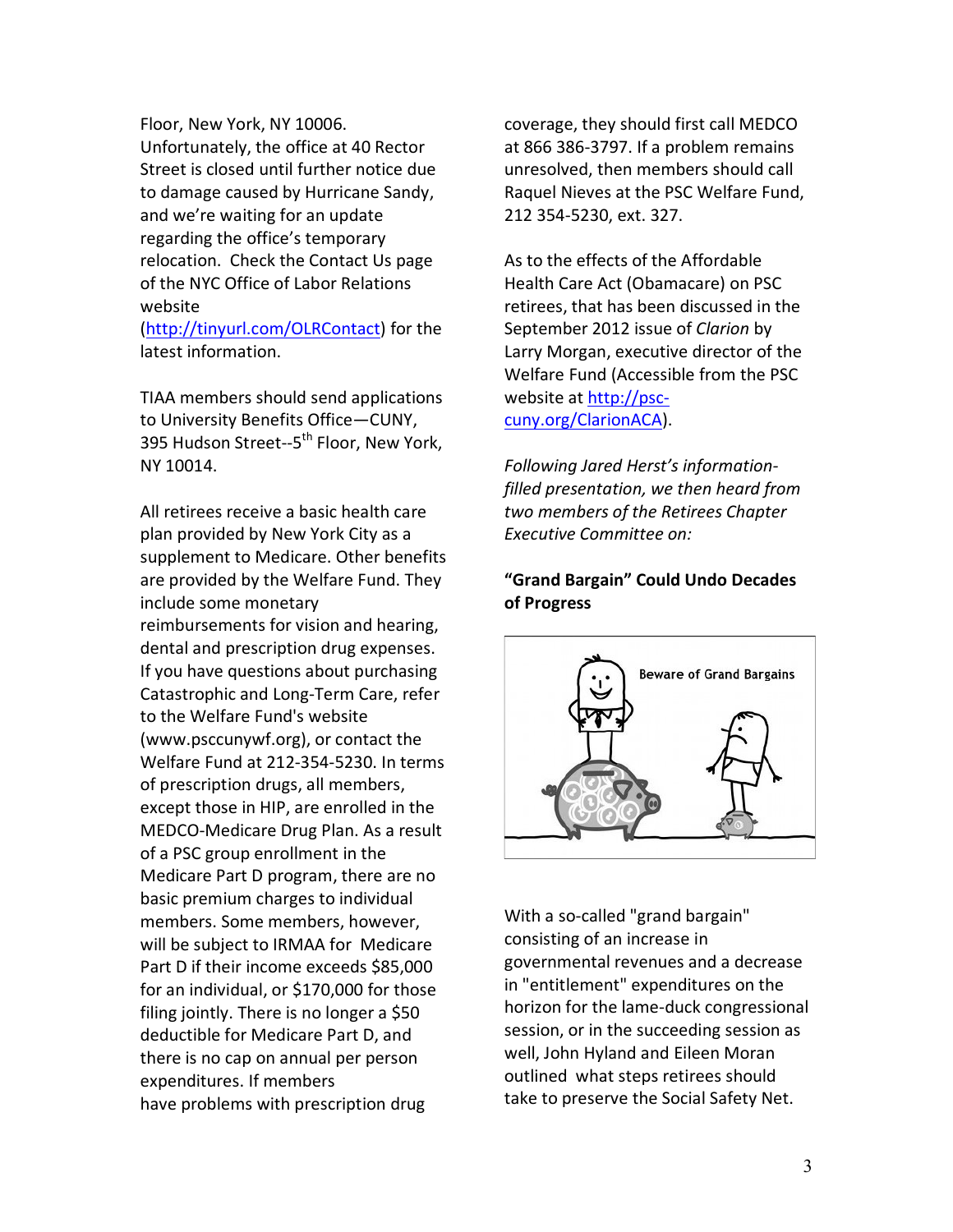John reviewed the work of the PSC Social Safety Net Working Group over the last two years. Pointing to the published brochure, the conference held, and an outreach program to the PSC chapters, he emphasized the importance of educating our own members to the need for improvingnot cutting-Social Security, Medicare and Medicaid.

Now is the time to engage in coalition building to preserve these programs. The PSC is part of an alliance to create public pushback against the Simpson-Bowles Plan and other efforts to reduce Social Security, Medicare and Medicaid benefits. On the other side is a war chest of \$30-60 million supported by 80 corporate CEO's to create a massive media and lobbying campaign to reduce the national debt by squeezing social programs. Eileen said, "We must put pressure on Obama" through letters, petitions, rallies and lobbying. Mobilization must reach beyond seniors to all workers and students. A grand bargain was already struck in 1986 when the age for Social Security full benefits was raised, and increased premiums for Medicare were established. There is a need to reframe the way these programs are being discussed. Some younger people have no confidence that these programs will be there for them when they retire. The Social Safety Net Working Group will provide relevant information to the membership. Each retiree should reach out to active members, and to their own children, to educate them to the importance social safety net programs are to their lives.

#### **IV. PSC/CUNY COPE Kudos to Our Members**

278 PSC retirees have contributed a total of \$13,227 to PSC/CUNY COPE since the most recent PSC/CUNY COPE brochure was mailed in October. (Download the brochure at http://psccuny.org/copebrochure.)



PSC/CUNY COPE is the PSC's Committee on Political Education-the political action arm of our union and part of the VOTE-COPE program supported by tens of thousands of union members from our state and national affiliates, NYSUT and the AFT. PSC/CUNY COPE contributions are separate from your union dues, and are collected from retirees via personal check.

To read PSC members' reasons for contributing to PSC/CUNY COPE and learn how you can give, visit www.psccuny.org/cope.

#### **V. WINTER SAFETY TIPS**

http://emergency.cdc.gov/disasters/win ter.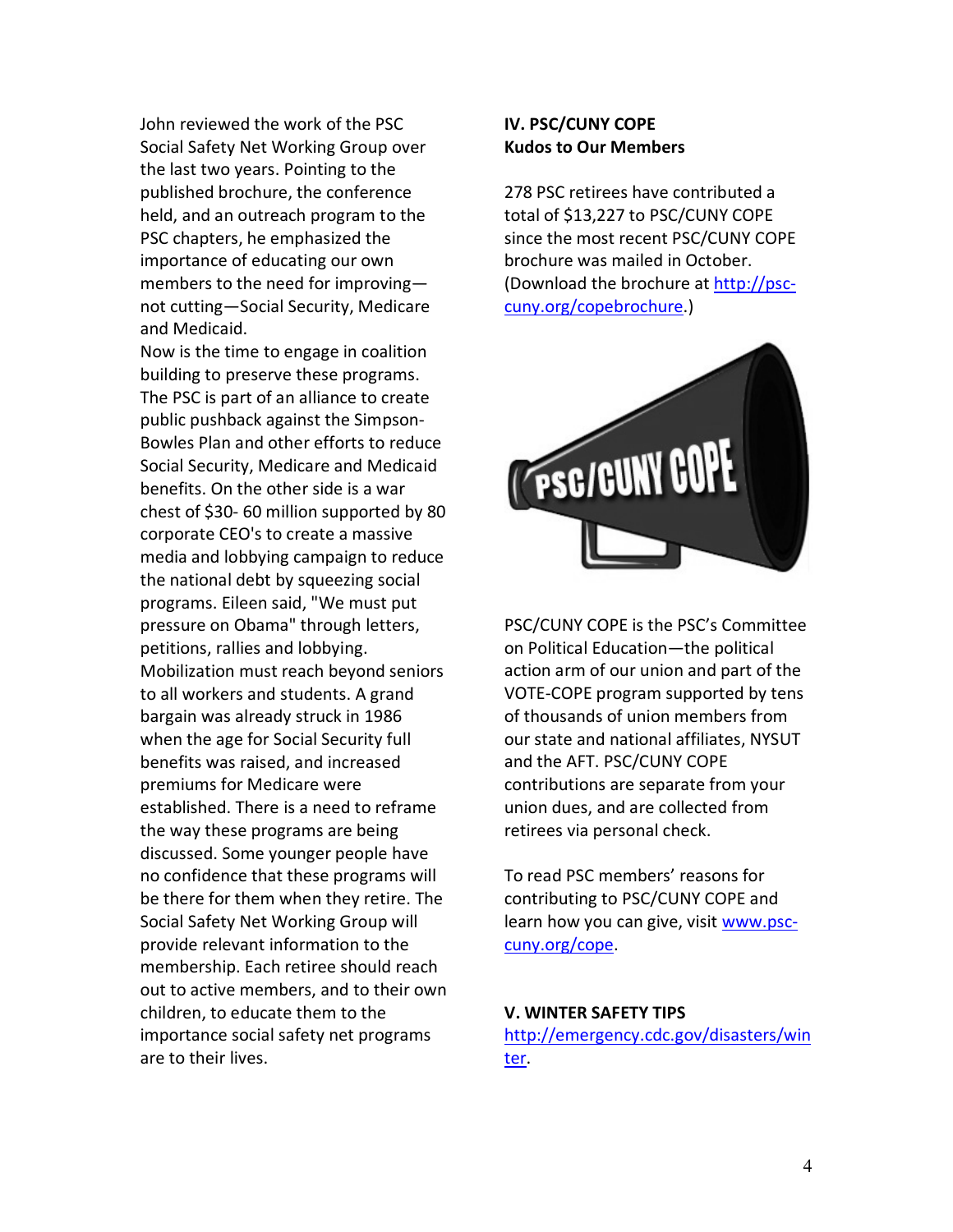#### **OFFICERS OF RETIREES CHAPTER**

**January 2013**

Chairman: James Perlstein

Vice Chairperson: Joel Berger

#### PROFESSONAL STAFF CONGRESS

**RETIREES CHAPTER**

of the

Cordially invites you to attend its

## Twentieth Annual Winter Luncheon

#### **Monday, January 14, 2013**

12:30 p.m.

Dining Hall, 2<sup>nd</sup> Level John Jay College of Criminal Justice New Building 524 West  $59<sup>th</sup>$  St. New York, NY

#### Secretary: PSC Executive Council: William Friedheim Eileen Moran Officers-at-Large: Francine Brewer Judith Bronfman Martin L. Kaplan Eileen Moran Delegate Assembly: John Hyland David Kotelchuck Steve Leberstein Cecelia McCall Ezra Seltzer Alternate Delegates: Miriam Balmuth Joel Berger Peter Jonas Robert Wurman Chairmen Emeriti: Jacob Judd Lawrence J. Kaplan Irwin Yellowitz Coordinator, Pension Jared Herst & Health Benefits: John Jay's New Building Best entrance for the Luncheon: 11th Ave. between 58th & 59th Also accessible from: 899 Tenth Ave. Bus: M57 to 11<sup>th</sup> Avenue Transfer from any subway line with a 57<sup>th</sup> or  $59<sup>th</sup>$  St. stop.

**DIRECTIONS**

### **LUNCHEON COORDINATORS**

Judith Bronfman Robert Wurman

**Please note new location and new directions**